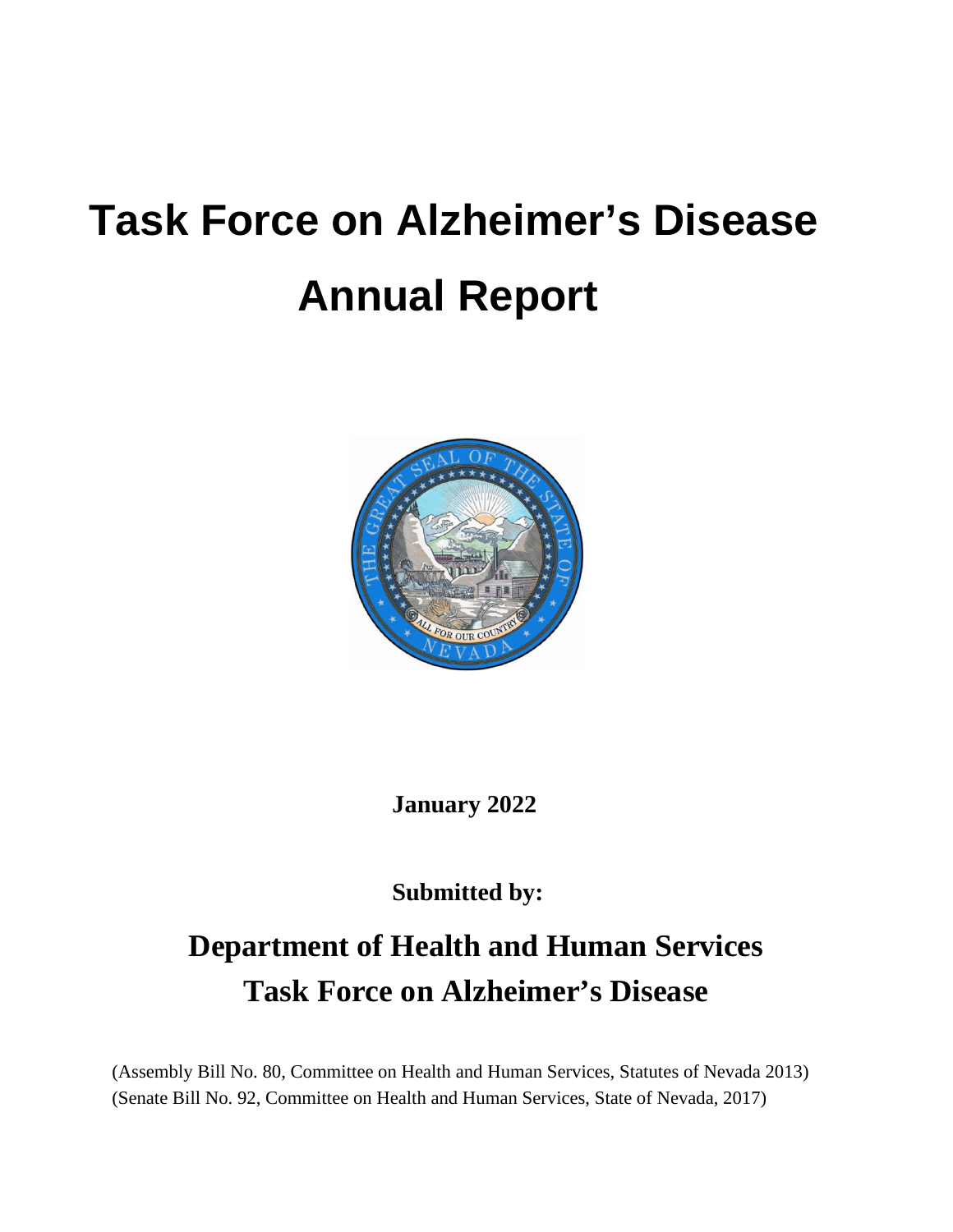#### **Task Force on Alzheimer's Disease**

Peter Reed, Ph.D., Chair Director, Sanford Center for Aging, University of Nevada, Reno School of Medicine

Tina Dortch, Vice Chair Office of Minority Health and Equity, Program Manager, Nevada Department of Health, and Human Services

#### **Members**

Assemblywoman Lesley Cohen Nevada State Legislature

Dylan Wint, MD Cleveland Clinic Lou Ruvo Center for Brain Health

Virginia (Gini) L. Cunningham, M.Ed. Volunteer and Support Group Facilitator, Humboldt Volunteer Hospice and Alzheimer's Association in Northern Nevada

Jennifer Carson, Ph.D. Director, Dementia Engagement, Education & Research Program, University of Nevada, Reno School of Public Health

Chuck Duarte Nevada Director of Public Policy and Advocacy, Alzheimer's Association

Wendy Knorr Deputy Director of Wellness, Nevada Department of Veterans Services

Senator Marilyn Dondero Loop Nevada State Legislature

Susan Hirsch Member at Large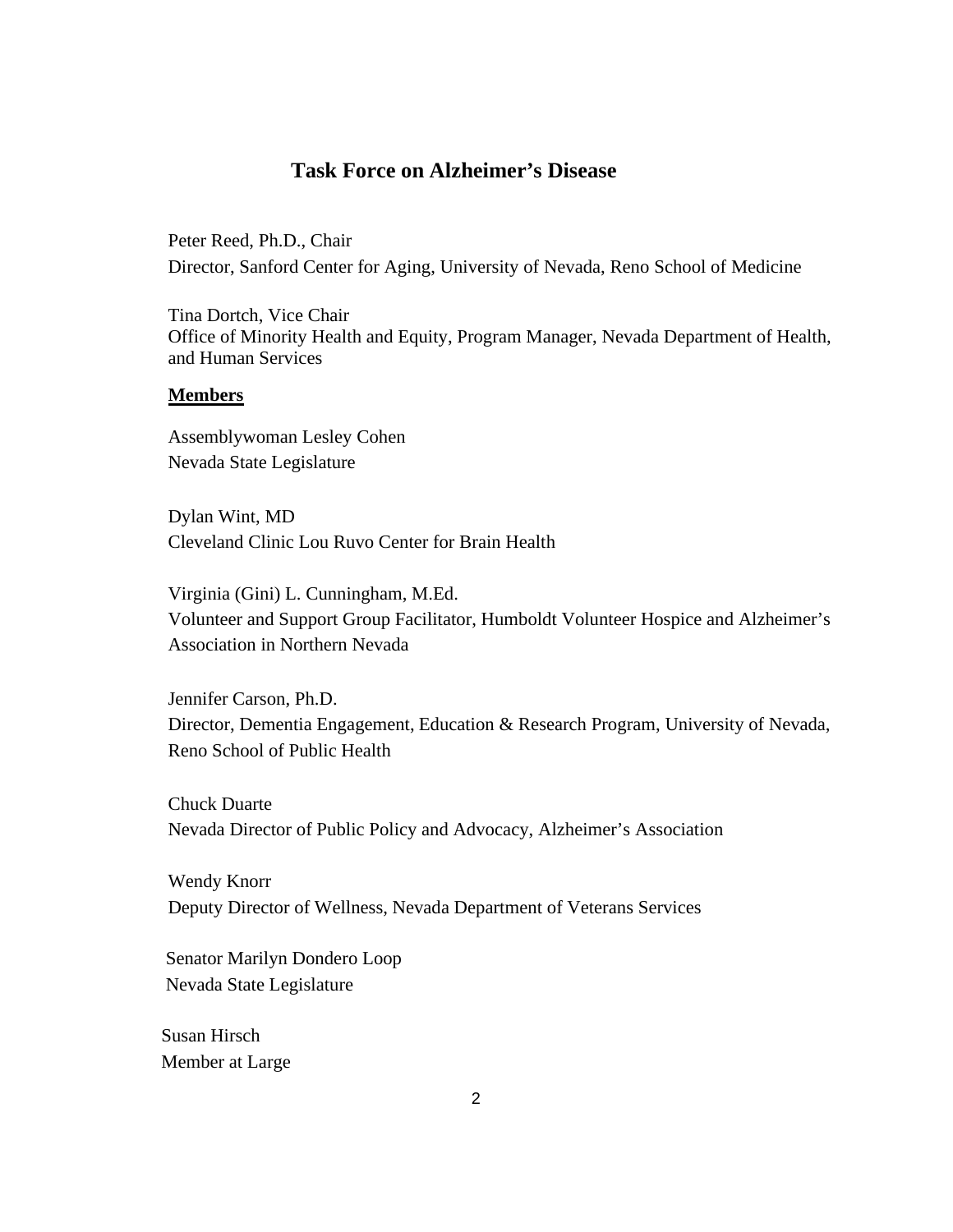#### *Introduction*

Alzheimer's disease, and other causes of dementia, dramatically and uniquely impact individuals who are living with the disease, with or without a formal diagnosis, as well as all those who support them, including, without limitation, spouses, family, friends, formal and informal caregivers, healthcare providers, first responders, legal representatives and others. While there are many different causes of the symptoms of dementia, Alzheimer's disease is the most common cause and comprises approximately 70 percent of all dementia diagnoses.

Data released by the Alzheimer's Association (2021) estimates that there are approximately 49,000 people in Nevada living with Alzheimer's disease and other forms of dementia, though many do not have a formal diagnosis. According to the Alzheimer's Association, the prevalence of Alzheimer's disease for people ages 65 and older, will grow more than 30.6% in just five years between 2020 and 2025 to 64,000 Nevadans affected. During this timeframe, Nevada ranks as the state with the third fastest growing population of residents living with dementia.

It is also important to note that the COVID-19 pandemic had a disproportionate impact on mortality among people living with dementia due to its direct health effects as well as the burden of increased social isolation. According to the Alzheimer's Association, among people living with dementia in Nevada, there were 486 *more* deaths that expected in 2020, representing nearly 30% higher mortality than typical annual averages.

It is estimated that Nevada Medicaid expended \$203 million on people living with dementia in 2020. This amount is expected to grow by 36.5% by 2025, placing increased stress on the state's ability to support high-quality care for people living with dementia, across care settings.

There are additional immeasurable costs as well, which constitute a multiplier effect to the impact of dementia in Nevada. These "costs" stem from the impact on quality of life of family caregivers, including negative effects on the physical, emotional, financial, psychological and social health of those who provide constant uncompensated care and support. The Alzheimer's Association estimates that there are approximately 48,000 caregivers in Nevada, offering a total of 78 million hours of unpaid care each year.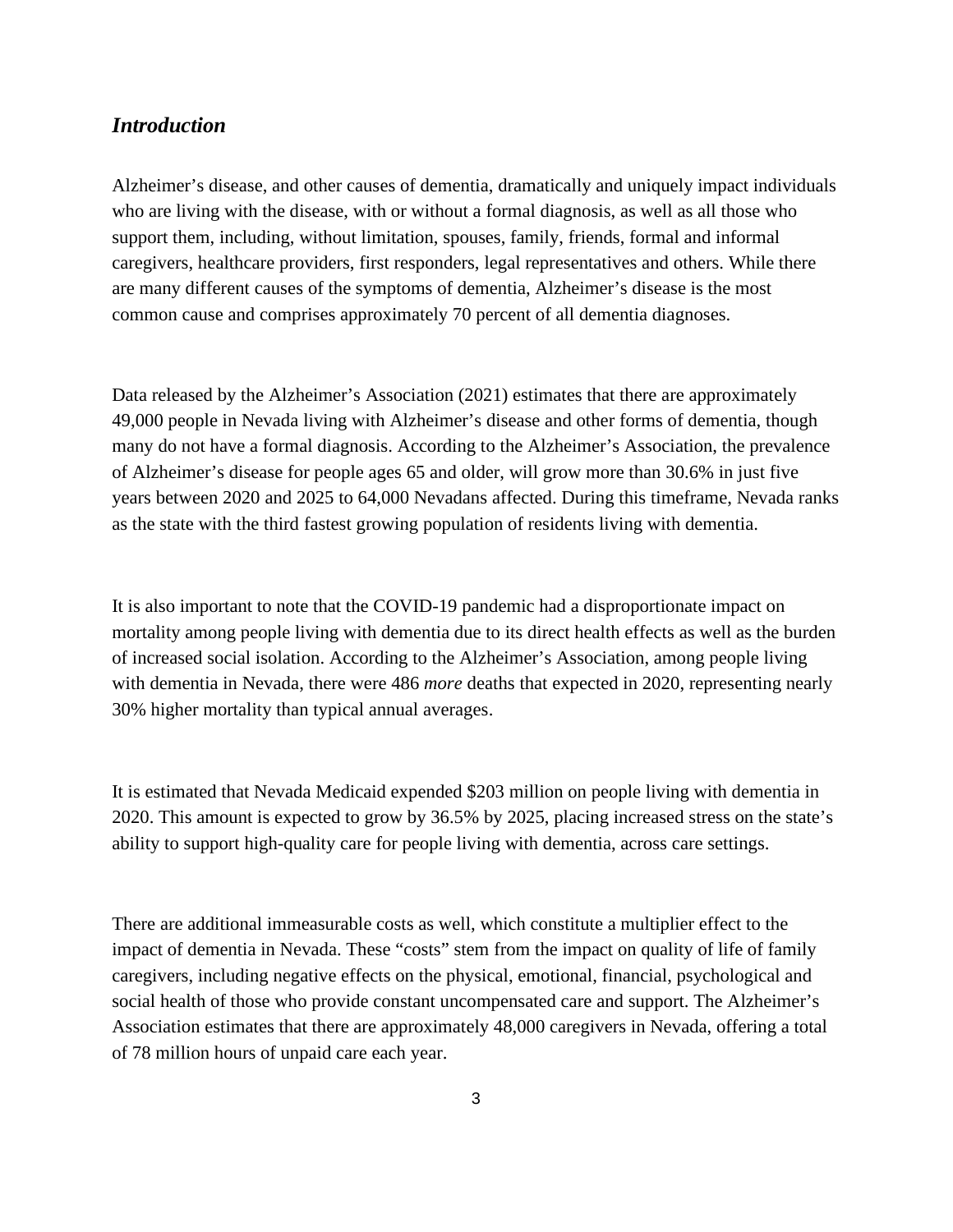Ensuring that the state has a robust network of support for people living with dementia and their families, along with needed education and training for professionals and healthcare providers is paramount. The impact of Alzheimer's on Nevada is going to continue to grow in coming years and ensuring quality of life for all Nevadans means tackling the issue of Alzheimer's disease head on. The purpose of TFAD is to do just that, through presenting its recommendations in the state plan and monitoring their implementation.

#### *History*

During the 2011 Legislative Session, both the Assembly and Senate recognized the need to focus special attention on Alzheimer's disease and unanimously supported the passage of Assembly Concurrent Resolution 10 (ACR 10), sponsored by Assemblywoman Debbie Smith. This resolution directed the Legislative Committee on Health Care to create a task force to develop a "State Plan to Address Alzheimer's Disease" and to submit the State Plan to the 2013 Session of the Nevada Legislature. This plan would serve as a blueprint for identifying specific actions that could pave the way for the development and growth of a quality and comprehensive support system for individuals affected by Alzheimer's disease.

In 2012, Assemblywoman April Mastroluca, Chair of the Legislative Committee on Health Care, appointed members to the ACR 10 Task Force, to be Chaired by Senator Valerie Wiener.

The ACR 10 Task Force met five times and considered more than 100 recommendations, submitted by independent work groups, experts, and the public. During the final meeting in October 2012, the ACR 10 Task Force approved the "State Plan to Address Alzheimer's Disease" (2013), which contained 20 recommendations. These recommendations addressed: access to services; quality of care and quality of life; and public awareness regarding the disease. Though the 2013 State Plan did not have a specific end date, the ACR 10 Task Force recognized the need to set clear timelines and strategies to achieve and revise the recommendations, as necessary.

Chair Mastroluca also reserved a committee Bill Draft Request (BDR) to be used by the ACR 10 Task Force, and the Task Force used this BDR for Assembly Bill 80 to create the Task Force on Alzheimer's Disease (TFAD). During the 2013 Legislative Session, with the passage of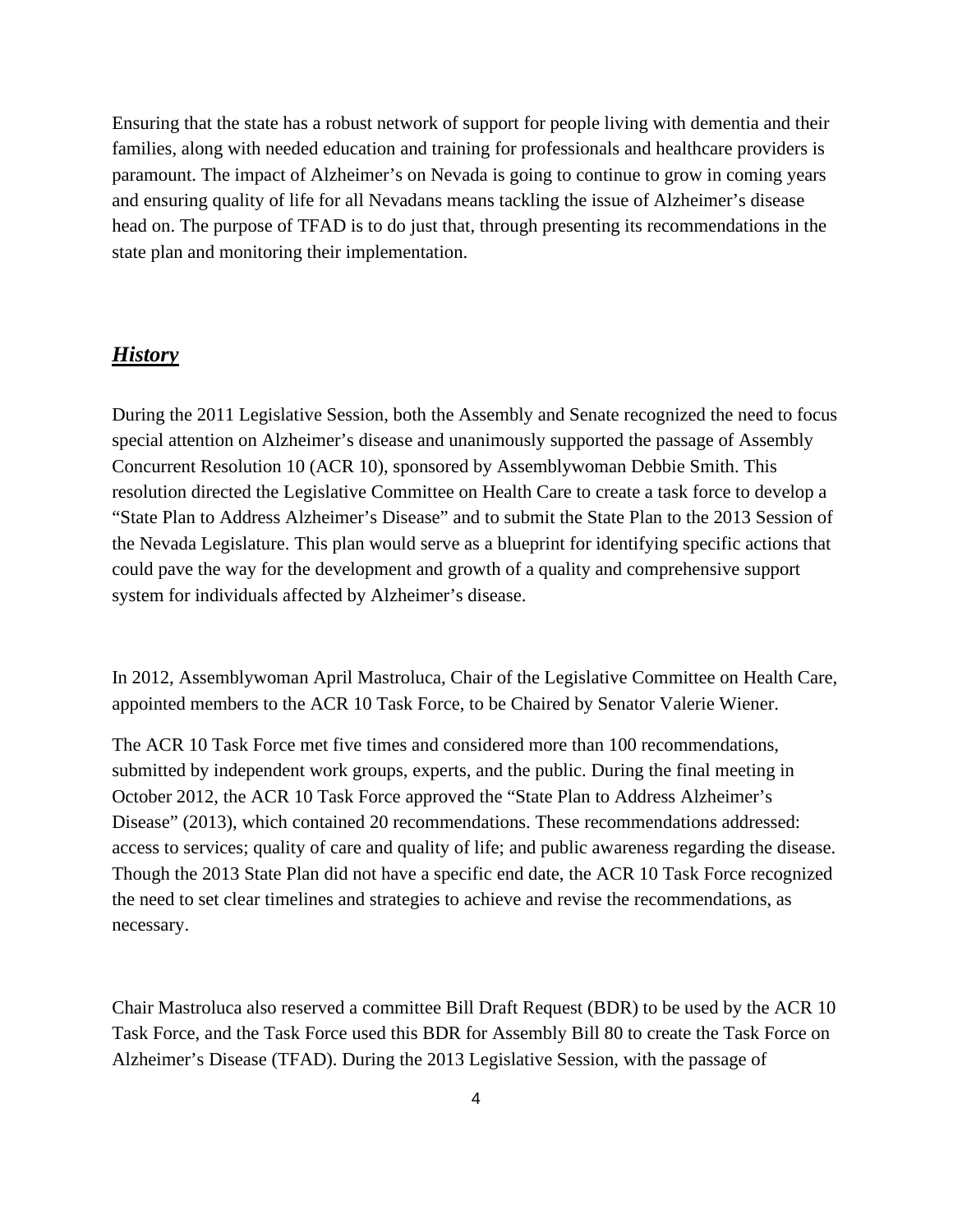Assembly Bill 80, the Task Force on Alzheimer's Disease (TFAD) was created within the Department of Health and Human Services (DHHS), under the Aging and Disability Services Division (ADSD). TFAD comprises ten members, who represent diverse backgrounds and interests in Alzheimer's disease and other forms of dementia, including: medical professionals, caregivers, service providers, legislators, educators, policy developers, and the general public.

Though TFAD is only statutorily required to meet quarterly, TFAD members determined that the issues are so important that it is essential to meet bi-monthly. Continuing with its responsibility for developing, reviewing, and revising the State Plan, TFAD submitted its revised "State Plan to Address Alzheimer's Disease" (2015) to the both Governor Brian Sandoval and State Legislators in January 2015. This State Plan included 20 recommendations, including suggested indicators and potential funding sources. TFAD also submitted an updated State Plan (with 16 recommendations, suggested indicators, and potential funding) to the Governor and Legislature in January 2017.

Following the submission of the 2017 State Plan, TFAD began its work on the 2019 State Plan. TFAD adopted the 2019 State Plan in January 2019. The 2019 State Plan included 17 recommendations; four of these were new recommendations. Also, the 2019 State Plan includes Appendix A (three recommendations retired from the 2017 State Plan) and Appendix B (Resources).

In January, 2021, TFAD finalized and submitted its 5<sup>th</sup> edition of the State Plan, which included a total of 15 recommendations. Two recommendations from the 2019 plan were retired to the appendix ('Affordability' and 'Care Pathways'). Further, one recommendation was reframed from 'Guardianship' to 'Awareness of Dementia and the Legal Profession'. In addition, the 2021 State Plan included a special section in its introduction covering key aspects of appropriate disaster preparation in the context of dementia. This section was precipitated by the significant impact of COVID on older adults and people living with dementia, but is framed more generally to provide guidance in managing future crises of any nature.

In terms of leadership, in mid-2019, Senator Valerie Wiener (ret.) stepped down as Chair of TFAD (July 2019) and Dr. Peter Reed was elected as Chair. In September 2019, Tina Dortch was elected Vice-Chair.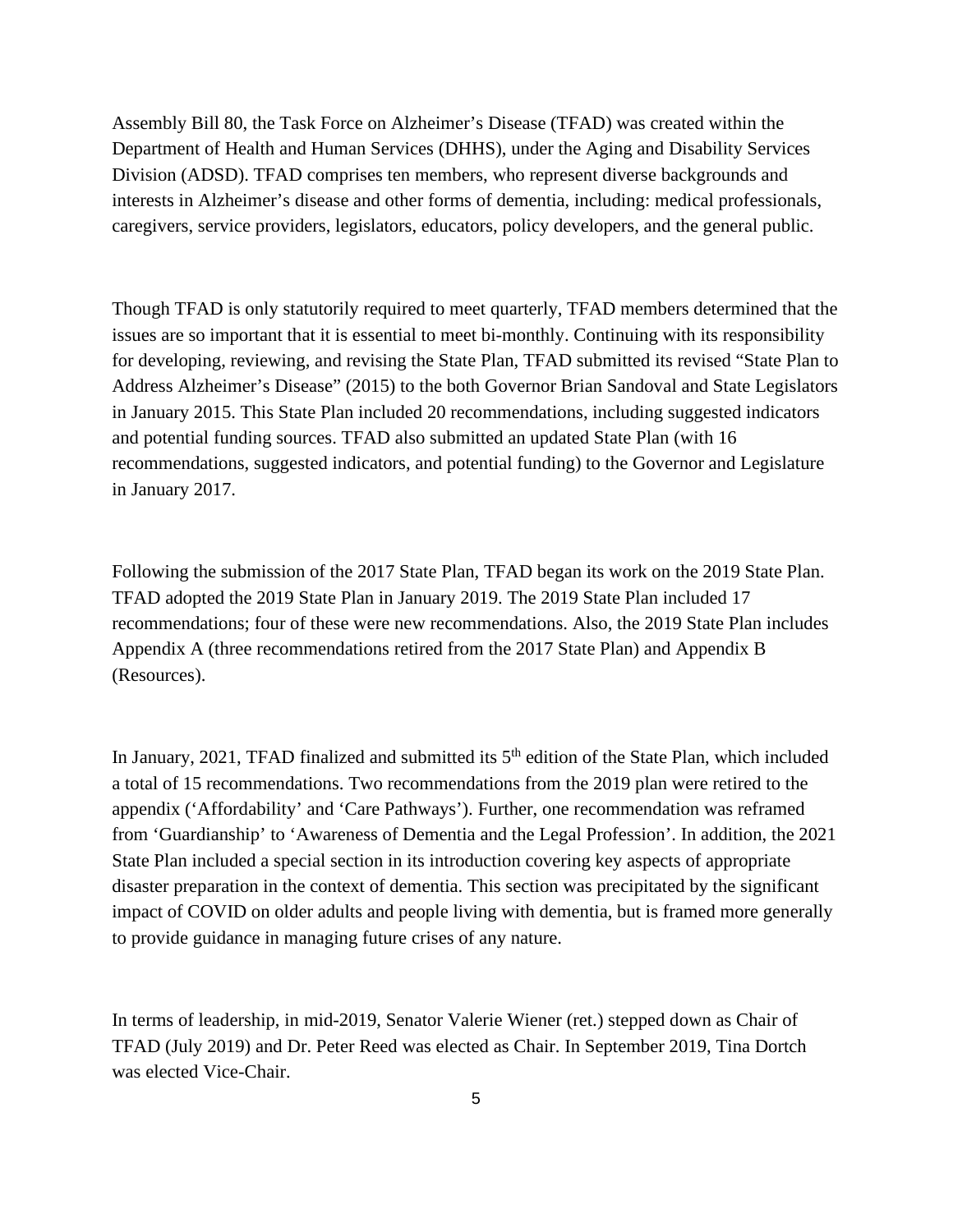### *Legislative Successes*

Though TFAD has no authority to introduce legislation, during the **2013 Legislative Session**, three recommendations in the 2013 State Plan were supported by both the Legislature and Governor Sandoval. These include:

*Assembly Bill 80* created the Task Force on Alzheimer's Disease within the Department of Health and Human Services. Passed.

*Senate Bill 86* required Department of Health and Human Services to allocate money for certain programs (e.g., respite care) relating to persons with Alzheimer's disease and other forms of dementia. Passed.

*Senate Bill 69* proposed revision to the requirements governing Advance Practitioners of Nursing, including independent licensure of APNs. Though the bill proposed the ACR 10 Task Force did not proceed, *Assembly Bill 170,* which proposed revisions related to the Advanced Practice Registered Nurse (APRN) did receive legislative support. This measure, which addressed the essence of AB 170, allowed APRNs to establish independent practices to provide better access to care. Passed.

Two years later, during the **2015 Legislative Session**, *six* of the 20 recommendations in the 2015 State Plan were addressed legislatively:

*Assembly Bill 9* focused on guardianships and addressed concerns about accounting for assets under \$10,000. Did not pass.

Note: TFAD included a new recommendation in the 2017 State Plan that supports the "Guardianship Bill of Rights" (particularly the protections for individuals with Alzheimer's disease and other forms of dementia), which was created by the Commission to Study the Administration of Guardianships in Nevada Courts.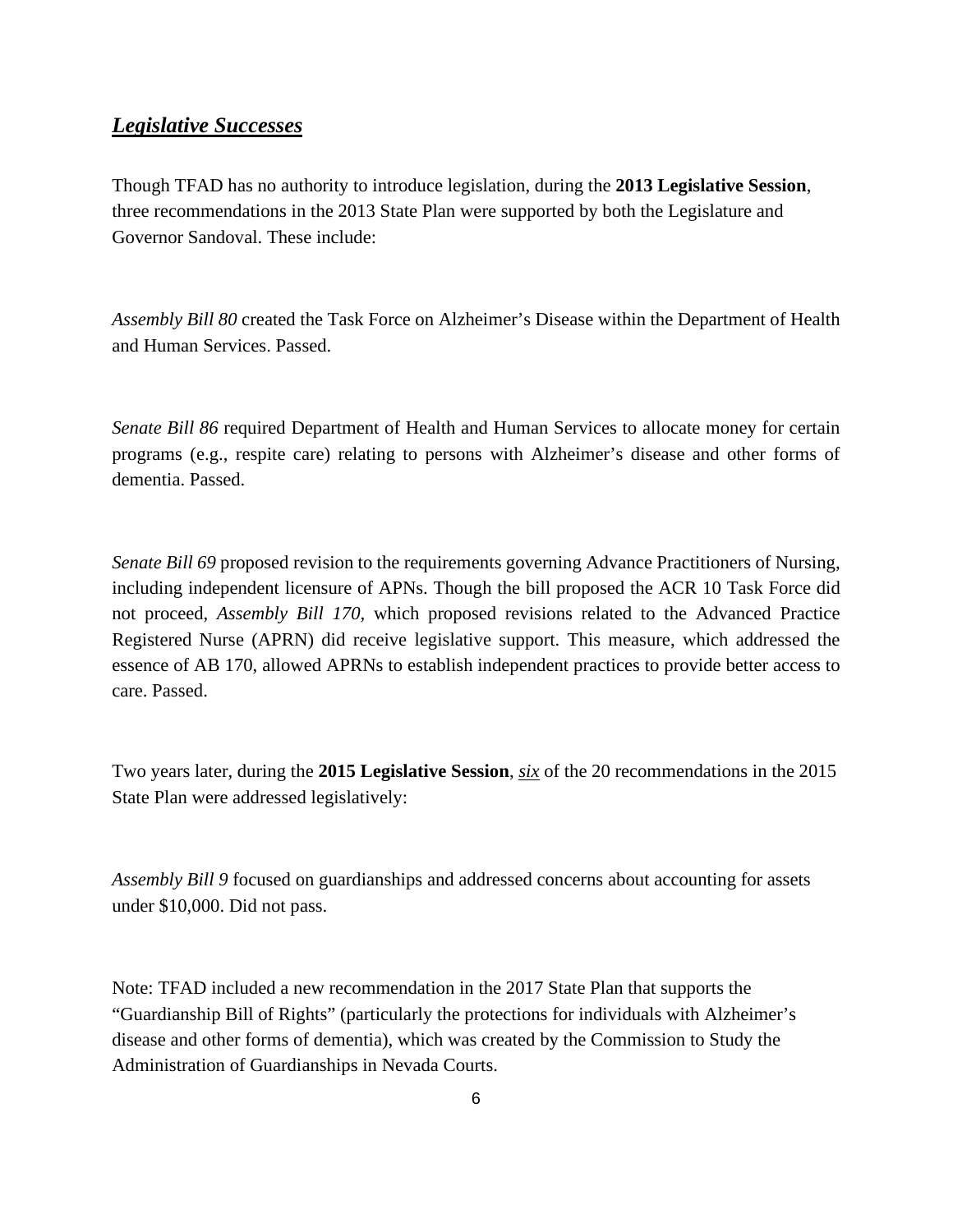*Senate Bill 177* addressed the continuity of caregiver support for persons being discharged from hospitals or moved to other facilities. This was major legislation for AARP and incorporated key provisions addressed in the 2015 State Plan. Passed.

*Senate Concurrent Resolution 2* addressed four of the 20 recommendations in the 2015 State Plan, which strongly "urged and encouraged" specific training for medical care providers and first responders regarding care for persons with Alzheimer's disease and other forms of dementia. Passed.

*Senate Bill 196* included a section that authorizes health licensing entities to allow continuing education credits in education related to Alzheimer's disease. Passed.

During the **2017 Legislative Session**, TFAD followed many legislative measures that directly or indirectly affect persons with Alzheimer's disease and other forms of dementia. Of particular interest, however, was the passage of *Senate Bill 92,* sponsored by TFAD member Senator Joseph Hardy, which removed the sunset on the Task Force on Alzheimer's Disease. We are very grateful for the overwhelming legislative and gubernatorial support and for Governor Sandoval's decision to select Senate Bill 92 as the first bill of the 2017 Legislative Session to sign into law!

During the **2019 Legislative Session,** TFAD identified and monitored the progress of a range of bills that were related to Alzheimer's disease. Below is a complete review of Alzheimer's-related bills created for TFAD by Homa Woodrum, Attorney for the Rights of Older Persons, Persons with a Physical Disability, and Intellectual Disability or a Related Condition, Nevada Aging and Disability Services Division. In addition, TFAD Chair, Senator Valerie Wiener provided testimony related to two bills relevant to the recommendations in the *Nevada State Plan to Address Alzheimer's Disease* and the work of TFAD, including: SB 121 – Fiduciaries for Persons with Dementia and SB102 – Education Funding for APRNs. (*See the TFAD 2021 Annual Report for a complete list of legislative activity during the 2019 session).*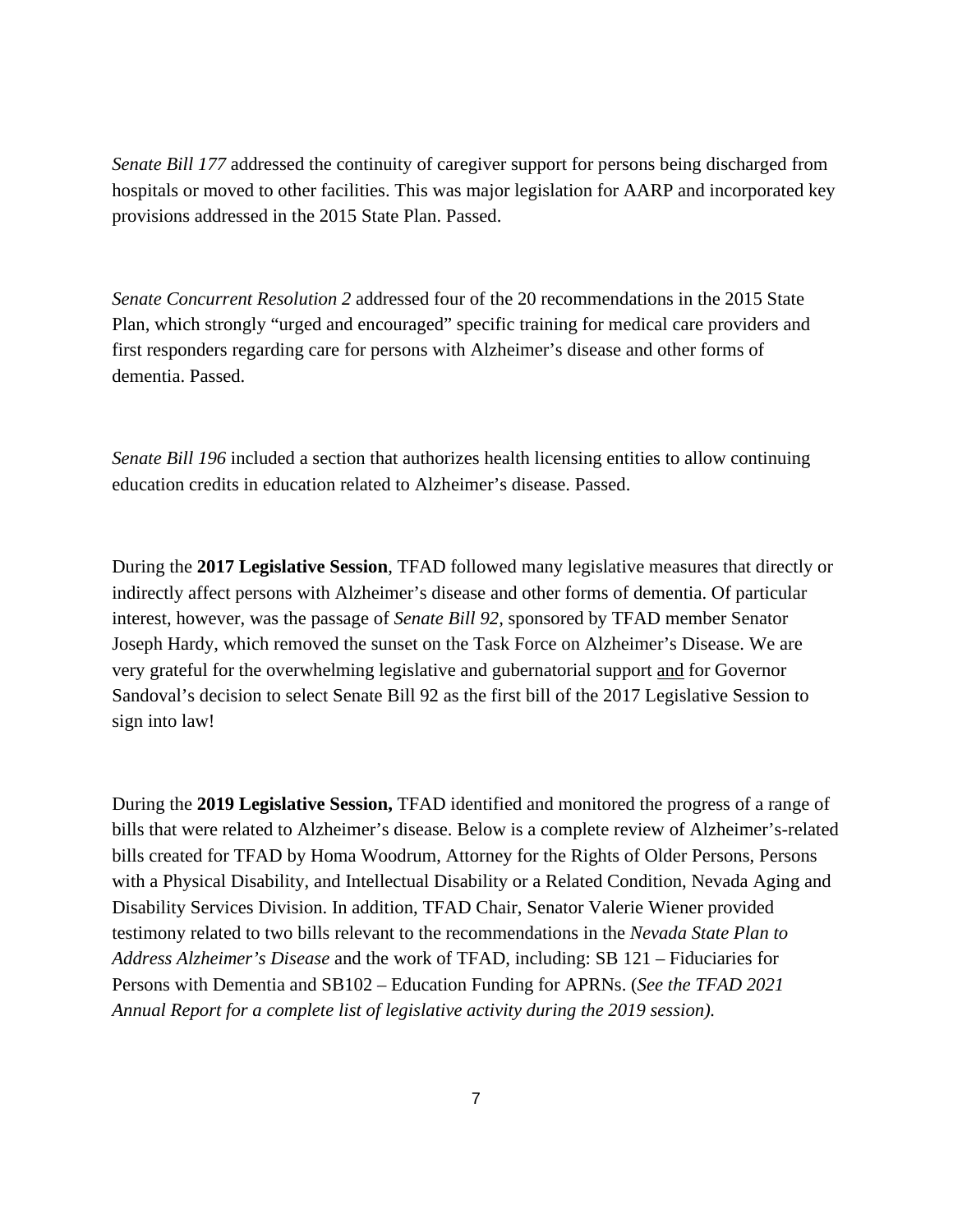Key legislative successes in the **2021 Legislative Session**, monitored by TFAD, include passage of A.B. 216: Medicaid coverage for CPT code 99483. In addition, other policy-related successes noted by TFAD include updating the TFAD State Plan to include "Healthy People 2030" in the introduction, aligning our state-level work with federal priorities; and Nevada being a recipient of BOLD Act funding to bring a public health approach to Alzheimer's awareness in the state.

#### *Duties of TFAD (NRS 439.5085)*

The Task Force shall:

(a) Develop a State Plan to address Alzheimer's Disease;

(b) Monitor the progress in carrying out the State Plan;

(c) Review and revise the State Plan, as necessary;

(d) Develop and prioritize the actions necessary to carry out the State Plan;

(e) Research and review any other issues that are relevant to Alzheimer's disease; and

(f) On or before February 1 of each year, prepare and submit a report to the Governor and to the Director of the Legislative Counsel Bureau for transmittal to the Legislature concerning its findings and recommendations.

#### *Current Status of the State Plan*

In January, 2021, TFAD approved the final draft of the "State Plan to Address Alzheimer's Disease" (2021). As previously noted, the 2021 State Plan includes 15 recommendations; each of these are continuing recommendations from the 2019 State Plan. Each recommendation includes indicators and potential funding sources. Also, the 2021 State Plan includes Appendix A listing 'retired' recommendations (two recommendations retired from the 2019 State Plan) and Appendix B (Resources).

During 2022, TFAD will be drafting a new 2023 State Plan. The process will include a review of all current recommendations in the 2021 State Plan to determine their status in terms of progress and/or completion. Recommendations that have been fully met will be retired to the State Plan Appendix. Recommendations that are deemed to be in a stage of continuation will be reviewed for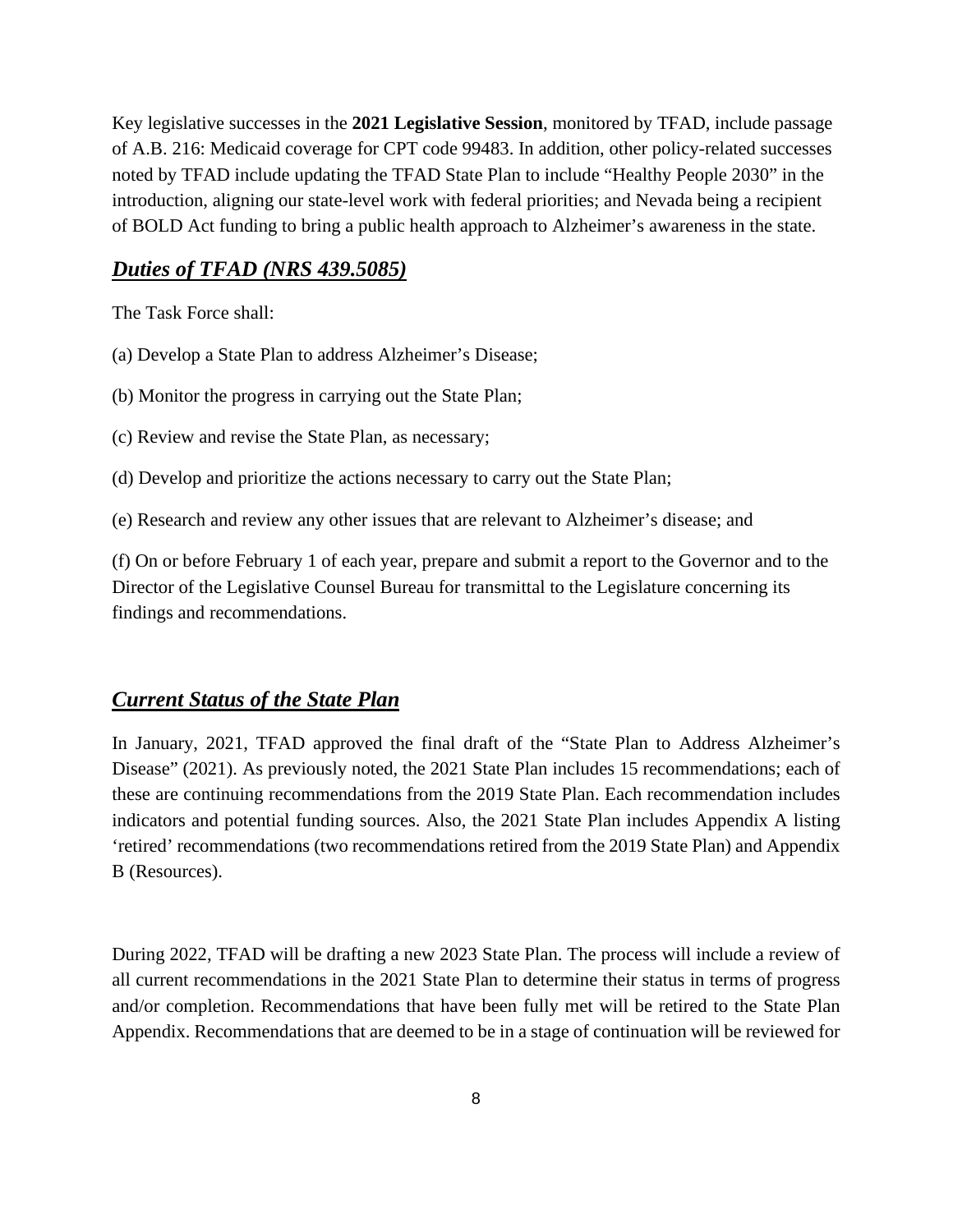any relevant updates or revisions. TFAD will also consider the adoption of new recommendations identified by members or other stakeholders.

In the planning process to date, TFAD has approved the development of five new recommendations for inclusion in the 2023 State Plan. The five proposed new recommendations include:

- Dementia Crisis Response in Community and Residential Care
- Healthy Brain Initiative Roadmap Priorities
- Dementia Inclusion in Memory Care
- Advance Care Planning
- Cognitive Assessment and Diagnosis

#### *TFAD Activities—2021*

TFAD met six times in 2021: January 13, March 10, May 12, July 14, September 8 and November 10. The primary focus of each meeting involved monitoring progress on the 15 recommendations included in the *2021 State Plan to Address Alzheimer's Disease*, as well as receiving reports from a range of Alzheimer's-related efforts from state and community-based groups across Nevada.

One key concern that TFAD received regular reports on was the COVID-related, federal relief funding coming into Nevada, including Older Americans Act funds in the CARES Act and American Rescue Plan Act. TFAD received regular reports from ADSD, DPBH and Medicaid to fully understand how the funds were being distributed, and where there may be opportunities for increasing support of people living with dementia throughout the state.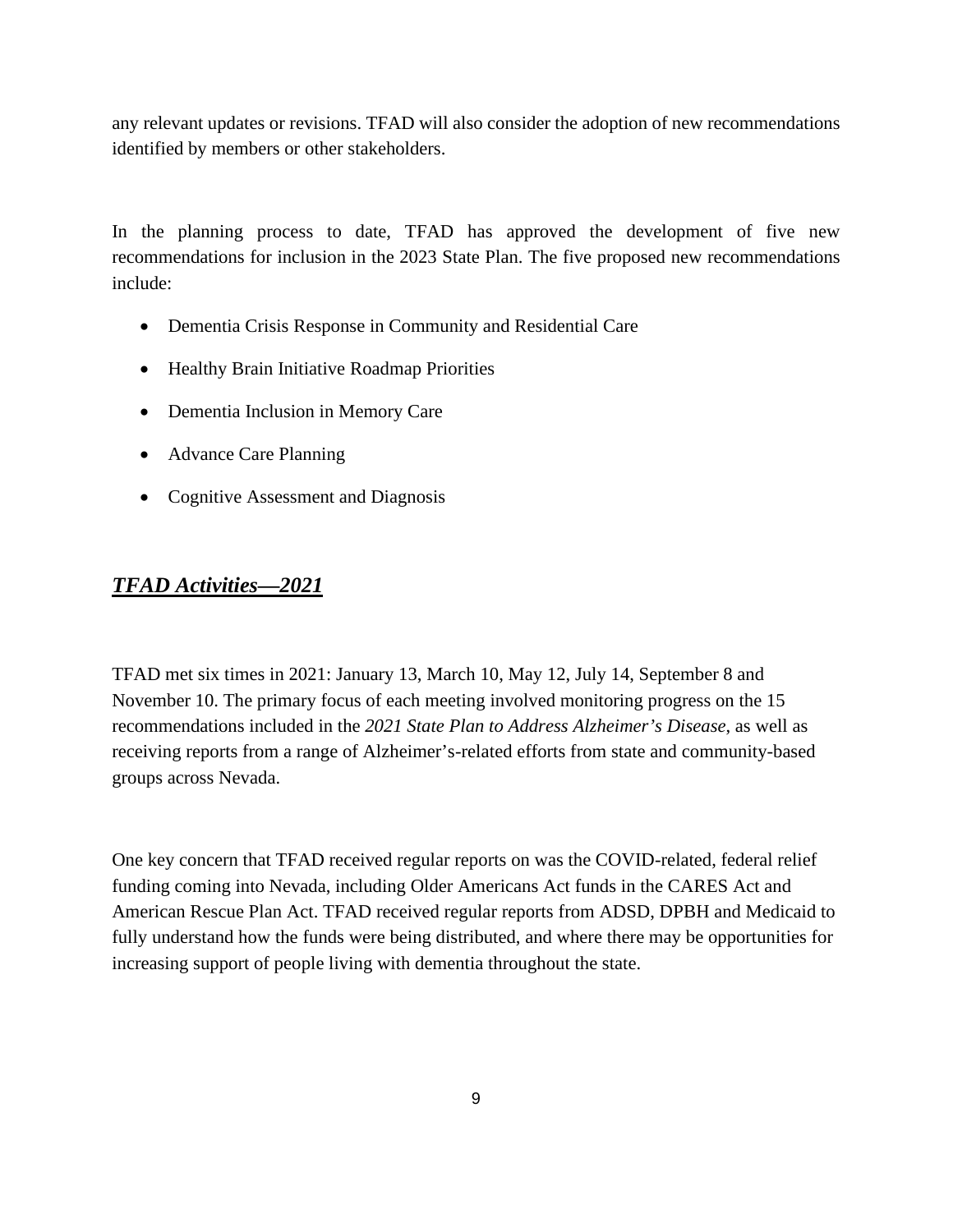Additionally, in its role of monitoring Alzheimer's- related activities and relevant initiatives and agencies, TFAD received numerous key updates and presentations during its 2021 meetings. These included the following presentations and presenters:

March 10:

- Nevada Aging and Disability Services Division (ADSD) Budget
	- o Rique Robb, Deputy Administrator, ADSD
	- o Jessica Adams, Deputy Administrator, ADSD
- Aging and Disability Resource Centers (ADRC) / Nevada Care Connections: Statewide Information and Referral (I&R) Systems
	- o Jamie Ahumada, Social Service Program Specialist, ADSD
- Nevada Geriatrics Telehealth Collaborative o Dr. Peter Reed, Director, Sanford Center for Aging, UNR Med

- May 12:
	- ADSD Budget / Economic Reform & Relevant Medicaid Budget
		- o Rique Robb, Deputy Administrator, ADSD
		- o Jessica Adams, Deputy Administrator, ADSD
		- o DuAne Young, Deputy Administrator, Health Care Finance and Policy
	- Nevada Ensures Support Together (NEST) Collaborative
		- o Dr. Jennifer Carson, Director, Dementia Engagement, Education and Research (DEER) Program, UNR School of Public Health

#### July 14:

- Medical and Dementia Holds
	- o Jessica Flood Abrass, Northern Regional Behavioral Health Coordinator
- Outreach to Physicians
	- o Charles Duarte, Nevada Director of Public Policy and Advocacy, Alzheimer's Association
	- o Kate Ingalsby, Program Manager, Cleveland Clinic, Lou Ruvo Center for Brain Health
	- o Dr. Peter Reed, Director, Sanford Center for Aging, UNR Med

#### September 8:

- Cultural Competency
	- o Tina Dortch, Program Manager, Nevada Office of Minority Health and Equity
- Healthy Brain Initiative / CDC Roadmap for Brain Health
	- o Dr. Jennifer Carson, Director, Dementia Engagement, Education and Research (DEER) Program, UNR School of Public Health